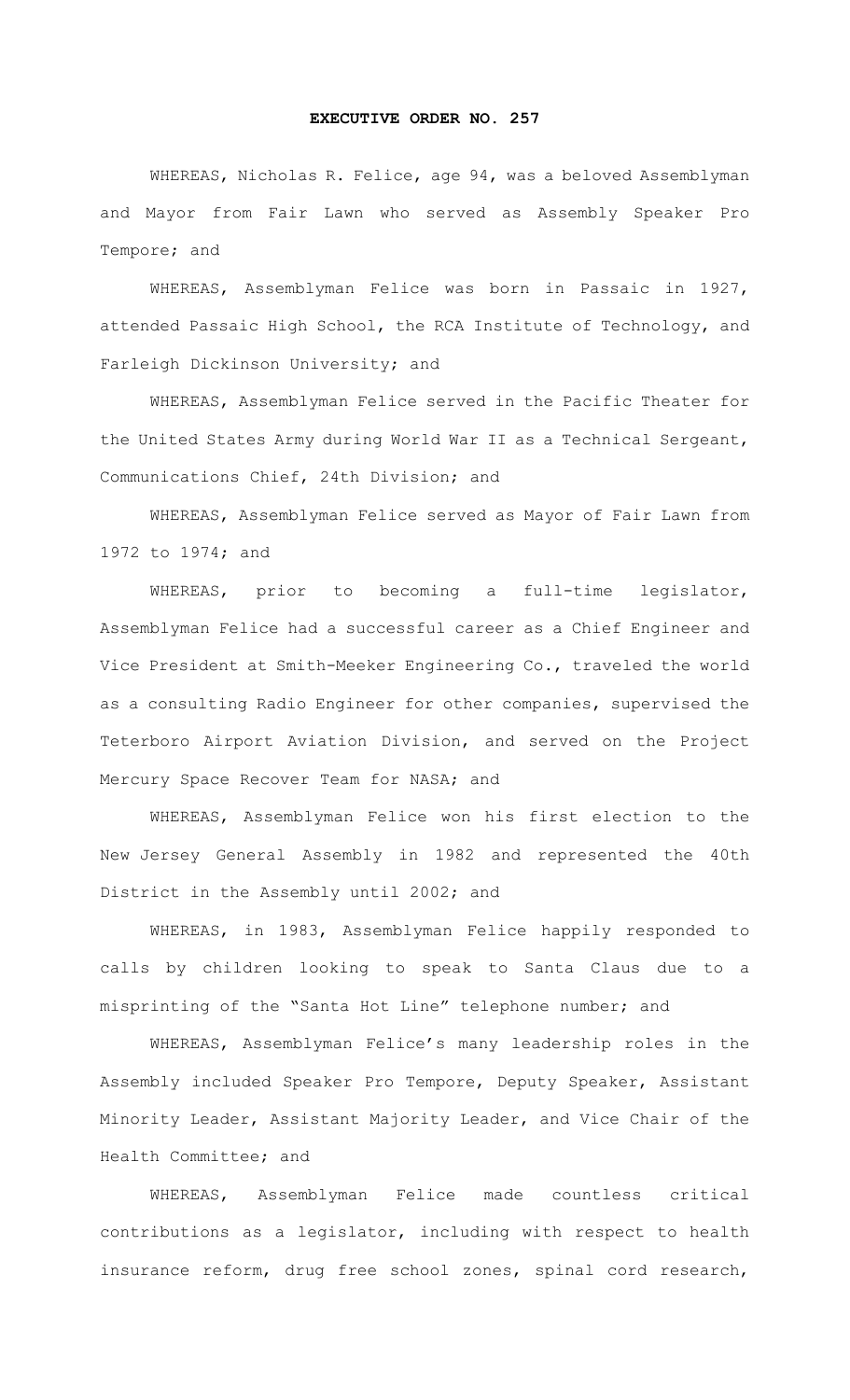funding for infantile autism, health information network technology legislation, and other protective legislation for seniors, nursing homes, and individuals with disabilities; and

WHEREAS, Assemblyman Felice's many decades of public service and volunteerism included time on the Fair Lawn Borough Council, the Fair Lawn Planning Board, the Board of Trustees for Children's Aid and Family Services, and countless other boards, clubs, and committees; and

WHEREAS, Assemblyman Felice was also a Life Member of Veterans of Foreign Wars ("V.F.W.") Post 281, American Legion Post 171, and received the Achievement Award from the Department of New Jersey V.F.W.; and

WHEREAS, Assemblyman Felice was married to his wife, Vivian C. Felice (née Micciche) for 64 years, before she passed away in 2017; and

WHEREAS, Assemblyman Felice passed away on August 24, 2021 after spending his final years in Mahwah; and

WHEREAS, Assemblyman Felice is survived by his three sons and their wives, seven grandchildren, his nephew, and his nephew's wife and son; and

WHEREAS, Assemblyman Felice will be remembered for his enduring commitment to his community, State, and country; and

WHEREAS, it is with deep sadness that we mourn the passing of Assemblyman Felice, whose passion and dedication as a public servant will be sorely missed;

 NOW, THEREFORE, I, PHILIP D. MURPHY, Governor of the State of New Jersey, by virtue of the authority vested in me by the Constitution and by the Statutes of this State, do hereby ORDER and DIRECT:

2